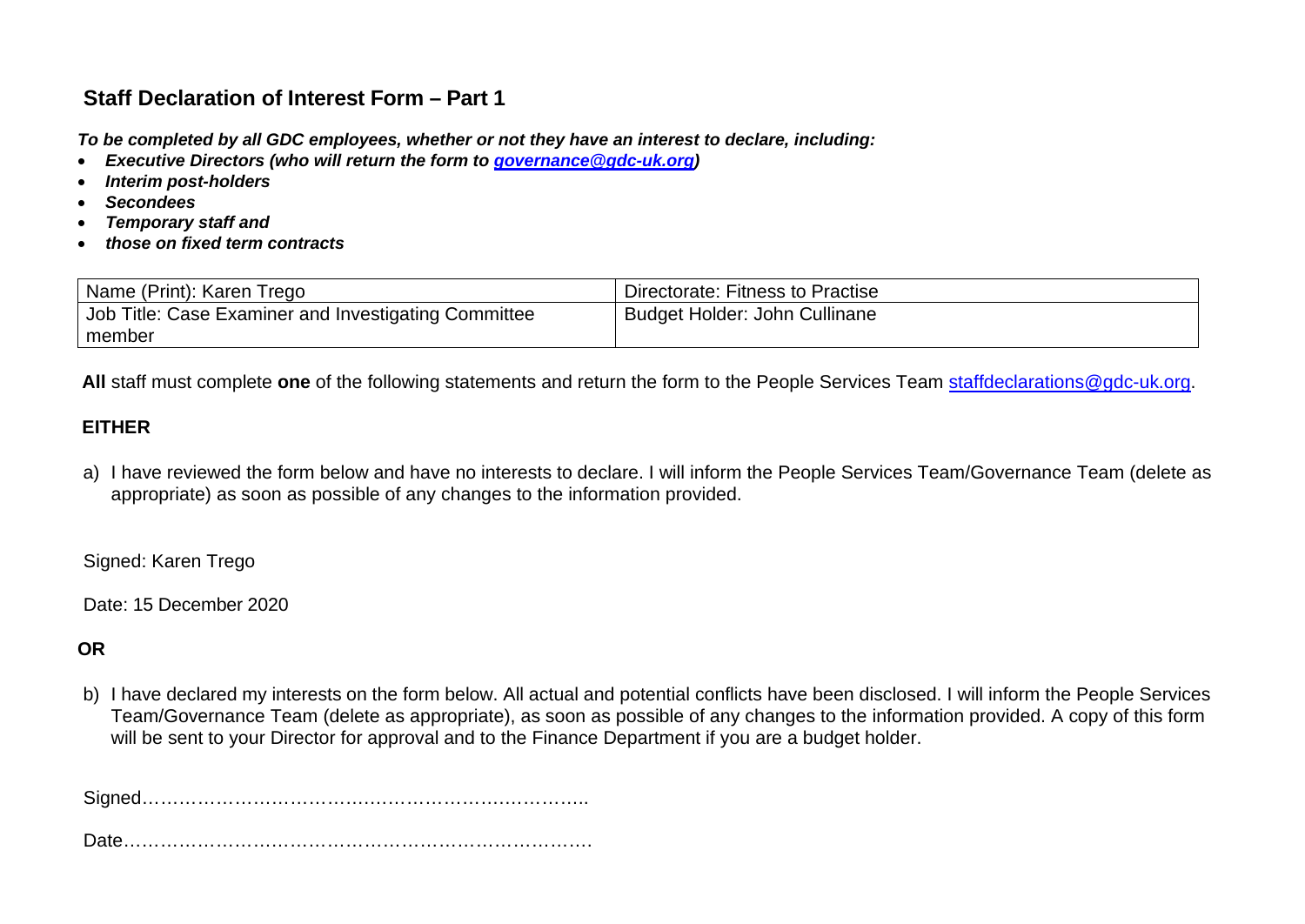Completed forms should be returned to [staffdeclarations@gdc-uk.org.](mailto:staffdeclarations@gdc-uk.org) New starters should return their forms with their acceptance of the appointment.

## **Declaration of Interest Form – Part 2**

## **To be completed if you have an interest to declare**

| <b>Areas of interest</b>                                                                                                                                                              | Details relating to you                                                                      |
|---------------------------------------------------------------------------------------------------------------------------------------------------------------------------------------|----------------------------------------------------------------------------------------------|
|                                                                                                                                                                                       | (Also include any relevant details relating to a connected person as defined in the Managing |
|                                                                                                                                                                                       | Interests Policy for Staff)                                                                  |
| Give details of all paid employment outside the GDC                                                                                                                                   |                                                                                              |
| Why? All secondary employment must be declared and<br>approved                                                                                                                        |                                                                                              |
| Give details of all unpaid (including pro bono) work e.g.                                                                                                                             |                                                                                              |
| Roles in organisations associated with healthcare<br>$\bullet$                                                                                                                        |                                                                                              |
| Public service offices<br>$\bullet$                                                                                                                                                   |                                                                                              |
| Roles of posts held in local or national<br>٠<br>organisations                                                                                                                        |                                                                                              |
| <b>Trusteeships</b><br>$\bullet$                                                                                                                                                      |                                                                                              |
| Why? Decisions need to be taken in an open and<br>transparent fashion, therefore, staff are required to declare<br>positions so that any perceived interests can be easily<br>managed |                                                                                              |

Completed forms should be returned to [staffdeclarations@gdc-uk.org.](mailto:staffdeclarations@gdc-uk.org) New starters should return their forms with their acceptance of the appointment.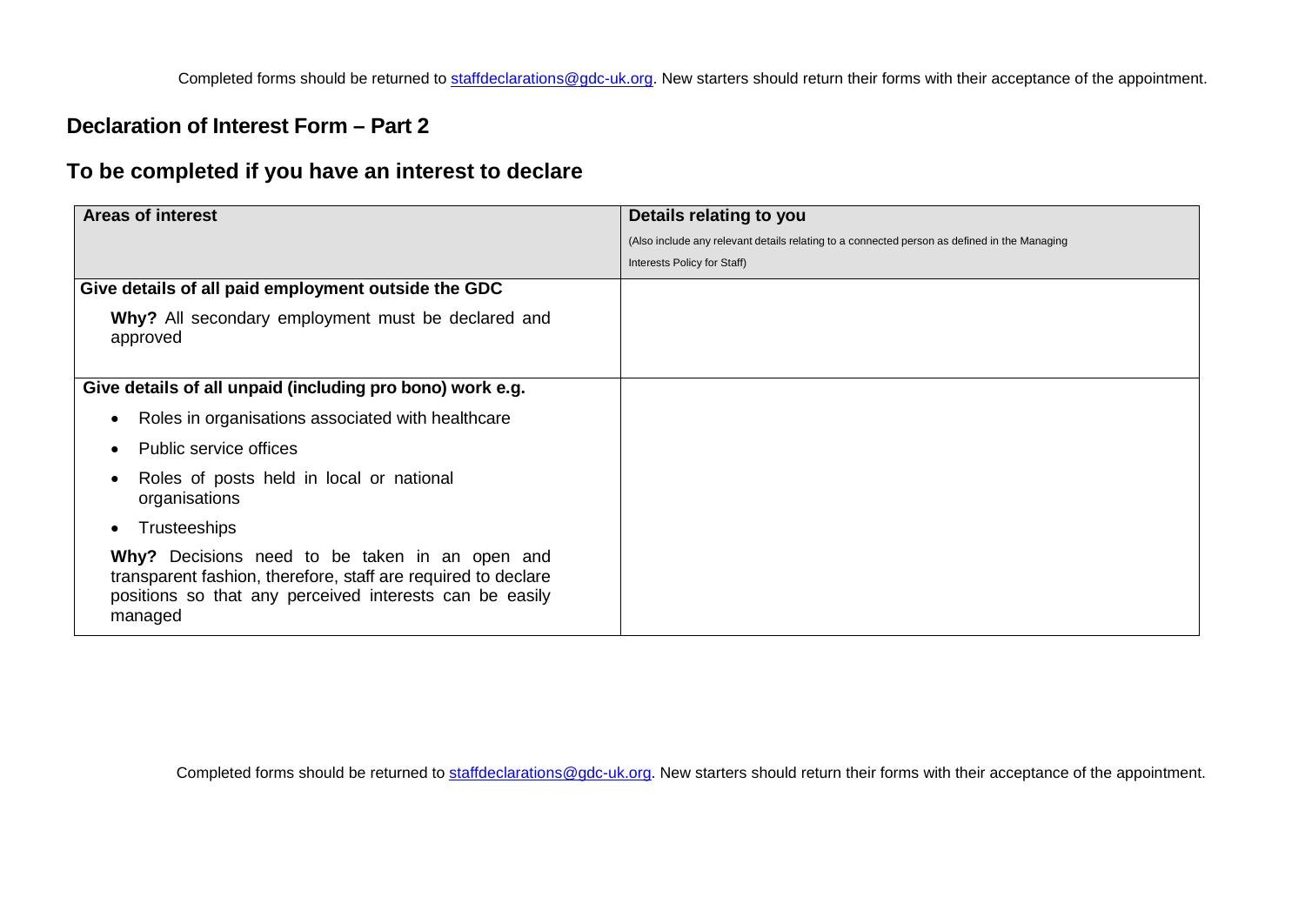# **Declaration of Interest Form – Part 2**

| <b>Areas of interest</b>                                                                                                                                                                                                                                                                                                      | Details relating to you                                                                      |
|-------------------------------------------------------------------------------------------------------------------------------------------------------------------------------------------------------------------------------------------------------------------------------------------------------------------------------|----------------------------------------------------------------------------------------------|
|                                                                                                                                                                                                                                                                                                                               | (Also include any relevant details relating to a connected person as defined in the Managing |
|                                                                                                                                                                                                                                                                                                                               | Interests Policy for Staff)                                                                  |
| A business that you or a connected person are involved in<br>which has a direct contract with the GDC or is a potential<br>contractor with the GDC.                                                                                                                                                                           |                                                                                              |
| Why? Staff members may derive benefit from such a<br>direct conflict and by declaring the relationship steps can<br>be taken to manage the situation.                                                                                                                                                                         |                                                                                              |
| All membership bodies and associations including<br>political parties, pressure groups and professional bodies<br>of which you are a member or are associated                                                                                                                                                                 |                                                                                              |
| Why? Staff are free to engage in political activities or to<br>maintain associations with professional organisations.<br>Staff are required to declare such positions and give<br>assurance that they do not conflict with the GDC's statutory<br>functions, their duties, and the values and behaviours<br>expected of them. |                                                                                              |
| Do you have close personal ties with the GDC's<br>Council members, associates advisers, directors or<br>employees?                                                                                                                                                                                                            |                                                                                              |
| Why? Staff members who have close ties with Council<br>members, associates, advisors, directors or other<br>employees may be perceived as having an undue influence<br>on decisions. This must be declared so that it can be<br>managed in an open and transparent manner.                                                    |                                                                                              |

Completed forms should be returned to [staffdeclarations@gdc-uk.org.](mailto:staffdeclarations@gdc-uk.org) New starters should return their forms with their acceptance of the appointment.